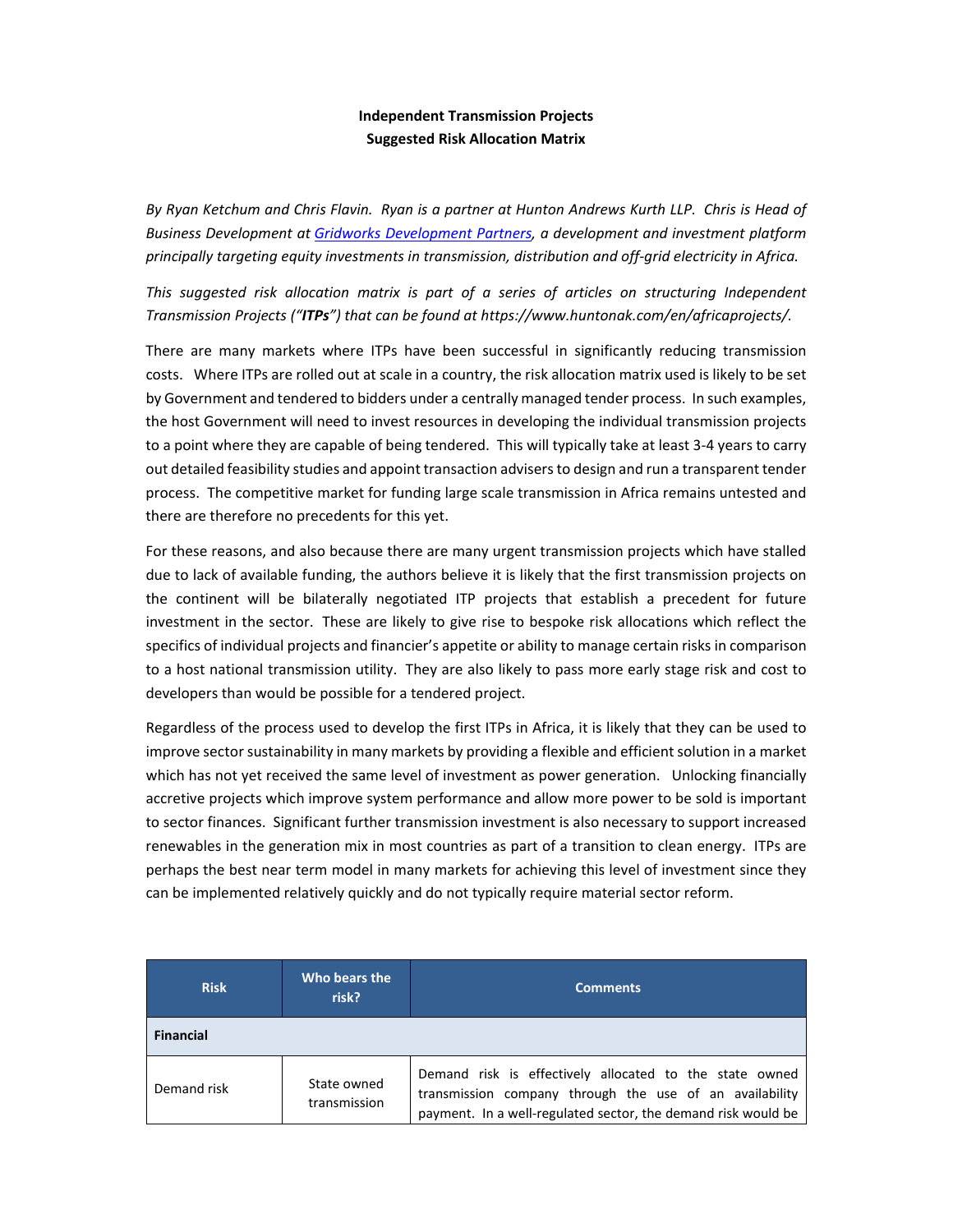| <b>Risk</b>               | Who bears the<br>risk?                                                        | <b>Comments</b>                                                                                                                                                                                                                                                                                                                                                                                                                                                                                                                                                                                                                                                                                                                                                                                                                                                                                                                                                                                         |
|---------------------------|-------------------------------------------------------------------------------|---------------------------------------------------------------------------------------------------------------------------------------------------------------------------------------------------------------------------------------------------------------------------------------------------------------------------------------------------------------------------------------------------------------------------------------------------------------------------------------------------------------------------------------------------------------------------------------------------------------------------------------------------------------------------------------------------------------------------------------------------------------------------------------------------------------------------------------------------------------------------------------------------------------------------------------------------------------------------------------------------------|
|                           | company,<br>Consumers                                                         | re-allocated to consumers by the tariff methodology that is used<br>to regulate the state owned transmission company or to<br>establish the rates paid by consumers.                                                                                                                                                                                                                                                                                                                                                                                                                                                                                                                                                                                                                                                                                                                                                                                                                                    |
| Credit risk               | Host government                                                               | Unless a state owned transmission company has an investment<br>grade credit rating - which is highly unusual in emerging markets<br>- some form of credit support for the payment obligations of the<br>state owned transmission utility will be necessary. This may take<br>the form of a sovereign guarantee, a partial credit guarantee,<br>partial risk guarantee, or a put and call option agreement<br>combined with liquidity support. Each of these forms of support<br>is likely to have a different fiscal treatment. The more robust the<br>form of support available, the lower the credit risk and therefore<br>it is likely that a lower cost of capital will be available to fund the<br>project. In many African countries sovereign debt capacity is a<br>limiting factor for expansion of transmission networks at present<br>and offering a put and call option agreement with liquidity<br>support to mitigate credit risk may be a good solution to support<br>private investment. |
| Inflation                 | Consumers                                                                     | Inflation is normally reflected in increased power costs to<br>consumers over time. The extent to which it needs to be<br>specifically apportioned to a party under ITP Project Contracts<br>will depend on the structure of payments. The most obvious<br>example of where inflation may become a risk is in the situation<br>where a Project Company is required to carry out O&M of the<br>transmission infrastructure that it owns. If this is the case, the<br>O&M component of the availability payment will typically be<br>adjusted for inflation by a regulator over the term of the contract                                                                                                                                                                                                                                                                                                                                                                                                  |
| Interest rates            | Project Company                                                               | In most cases, the level of the availability payments will not<br>change depending on changes in interest rates. This may<br>represent a refinancing risk for a project company if the Project<br>Company cannot borrow at fixed interest rates or if the tenor of<br>loans from lenders does not match the length of the<br>Transmission Services Agreement. I<br>Risk mitigants may include hedging products but the availability<br>and price of these for long term local currency in African markets<br>at present renders it difficult to use them.                                                                                                                                                                                                                                                                                                                                                                                                                                               |
| Foreign exchange<br>rates | State owned<br>transmission<br>company with risk<br>passed on to<br>Consumers | In markets with strong availability of long-term local currency<br>debt it may be possible to denominate part of the availability<br>payment in local currency.<br>In practice, long term local currency debt is a challenge in many<br>Africa markets and availability payments are therefore likely to                                                                                                                                                                                                                                                                                                                                                                                                                                                                                                                                                                                                                                                                                                |
|                           | through tariff<br>changes                                                     | be made in a hard currency or in local currency but with a regular<br>adjustment for exchange rates.                                                                                                                                                                                                                                                                                                                                                                                                                                                                                                                                                                                                                                                                                                                                                                                                                                                                                                    |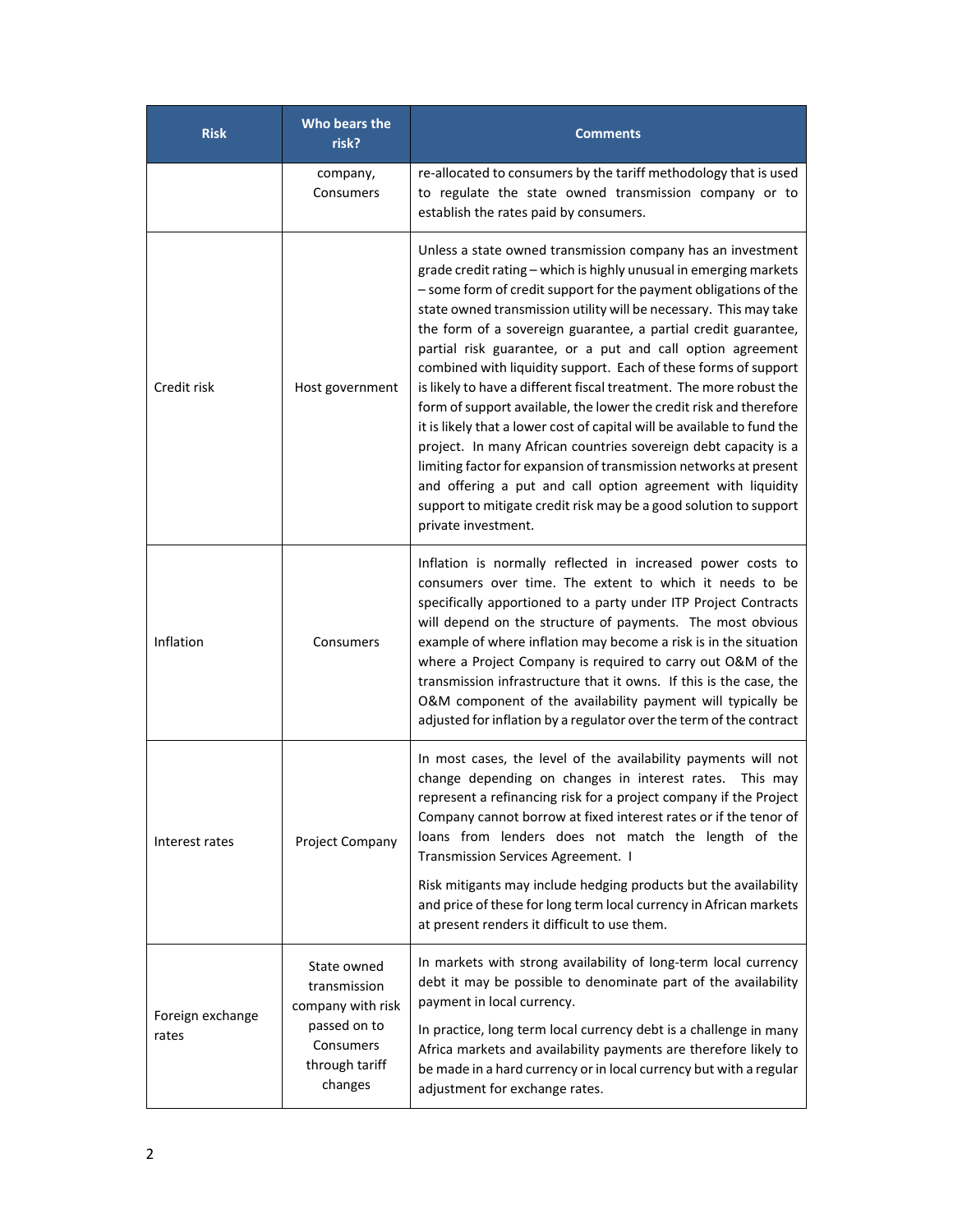| <b>Risk</b>                                                | Who bears the<br>risk?                                       | <b>Comments</b>                                                                                                                                                                                                                                                                                                                                                                                                                                                                                                                                                                                                                                                                                                                                                                                                                                                                                                                                                                                                                                                                                                                                                                                                                                                                                                                                  |
|------------------------------------------------------------|--------------------------------------------------------------|--------------------------------------------------------------------------------------------------------------------------------------------------------------------------------------------------------------------------------------------------------------------------------------------------------------------------------------------------------------------------------------------------------------------------------------------------------------------------------------------------------------------------------------------------------------------------------------------------------------------------------------------------------------------------------------------------------------------------------------------------------------------------------------------------------------------------------------------------------------------------------------------------------------------------------------------------------------------------------------------------------------------------------------------------------------------------------------------------------------------------------------------------------------------------------------------------------------------------------------------------------------------------------------------------------------------------------------------------|
|                                                            |                                                              |                                                                                                                                                                                                                                                                                                                                                                                                                                                                                                                                                                                                                                                                                                                                                                                                                                                                                                                                                                                                                                                                                                                                                                                                                                                                                                                                                  |
| Land                                                       |                                                              |                                                                                                                                                                                                                                                                                                                                                                                                                                                                                                                                                                                                                                                                                                                                                                                                                                                                                                                                                                                                                                                                                                                                                                                                                                                                                                                                                  |
| Land acquisition                                           | State owned<br>transmission<br>company                       | The cost of acquiring the rights of way, easements, and other<br>interests in land that are required by the project may be borne<br>by the state owned transmission utility or the project company,<br>regardless of which of them is responsible for acquiring those<br>interests. The acquisition of all of the required interests in land<br>would typically constitute a condition precedent to the first<br>disbursement of the project's loans.                                                                                                                                                                                                                                                                                                                                                                                                                                                                                                                                                                                                                                                                                                                                                                                                                                                                                            |
| <b>Technical</b>                                           |                                                              |                                                                                                                                                                                                                                                                                                                                                                                                                                                                                                                                                                                                                                                                                                                                                                                                                                                                                                                                                                                                                                                                                                                                                                                                                                                                                                                                                  |
| Construction and<br>commissioning of<br>new assets         | Project company                                              | The project company is responsible for constructing and<br>commissioning new assets.                                                                                                                                                                                                                                                                                                                                                                                                                                                                                                                                                                                                                                                                                                                                                                                                                                                                                                                                                                                                                                                                                                                                                                                                                                                             |
| Operations and<br>maintenance,<br>technical<br>performance | State owned<br>transmission<br>company or<br>Project company | The maintenance of the assets can either be the responsibility of<br>the state owned transmission company or the project company.<br>Factors in determining which is the best approach may include<br>(i) how closely integrated the assets are in the existing<br>transmission network maintained by the state owned<br>transmission company, (ii) how effective the state owned<br>transmission company is with current O&M operations, (iii) the<br>scale of the assets, and (iv) Government policy in this respect.<br>How the payment under the Transmission Services Agreement is<br>calculated (and the extent to which it may be variable) will<br>typically depend to some extent on whether the project<br>company is responsible for maintaining the assets and ensuring<br>their availability or whether its responsibilities are narrower and<br>only pertain to developing, funding and constructing the assets.<br>The variability of payments based on availability/performance<br>are the means through which risk is passed to the project<br>company if it is responsible for maintenance. It is likely that the<br>project company will also take risk on variations of the cost of<br>providing these services over the period of the Transmission<br>Services Agreement, subject to periodic adjustments for<br>inflation. |
| <b>Licenses and permits</b>                                |                                                              |                                                                                                                                                                                                                                                                                                                                                                                                                                                                                                                                                                                                                                                                                                                                                                                                                                                                                                                                                                                                                                                                                                                                                                                                                                                                                                                                                  |
| Initial issuance of<br>licenses and<br>permits             | Government, state<br>owned<br>transmission                   | The project company must apply for and diligently prosecute its<br>applications for all licenses and permits. Significant licenses are<br>granted prior to financial close and usually have a term that is<br>the same as the term of the transmission purchase agreement.<br>If a public authority fails to grant a license or permit when the                                                                                                                                                                                                                                                                                                                                                                                                                                                                                                                                                                                                                                                                                                                                                                                                                                                                                                                                                                                                  |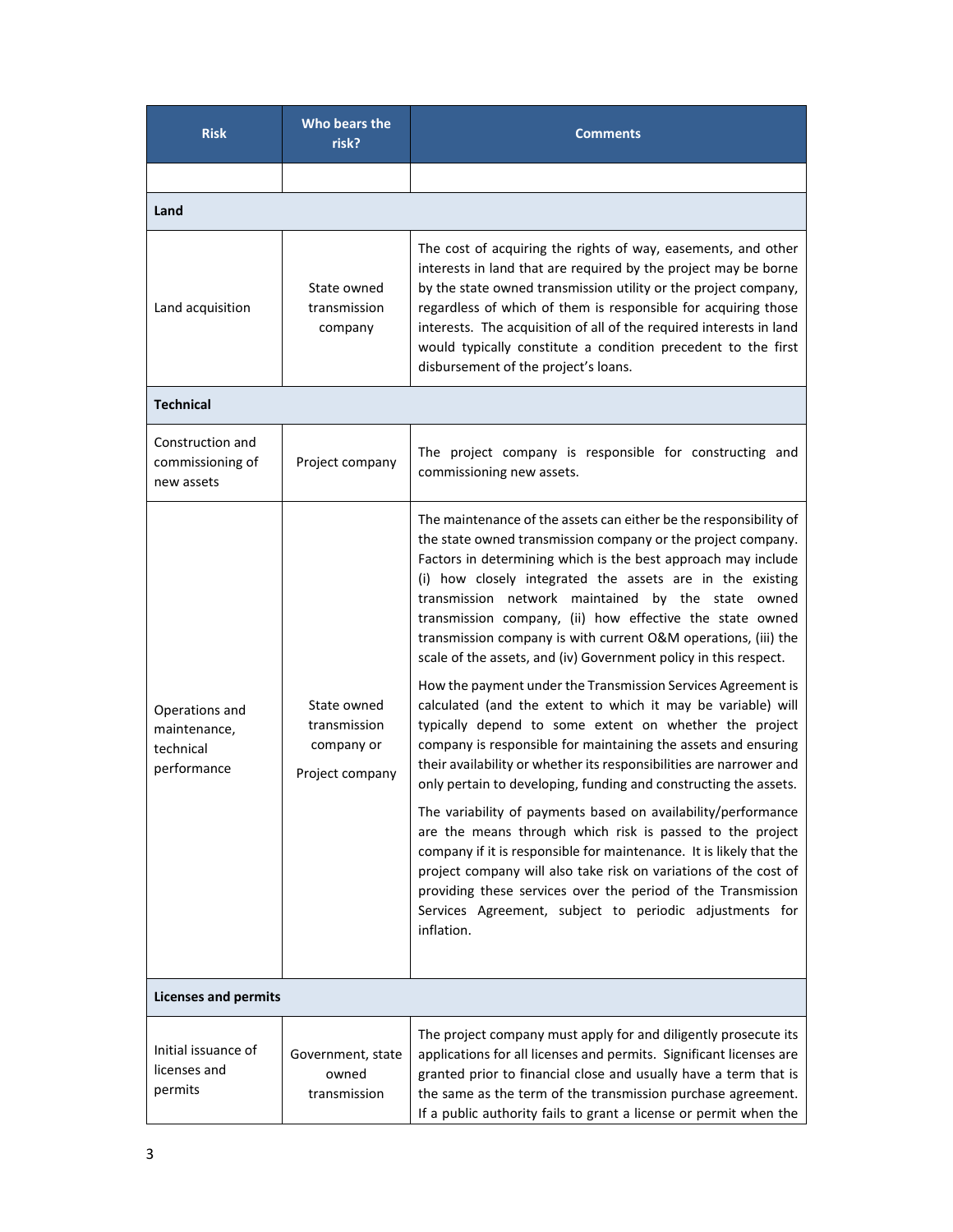| <b>Risk</b>                              | Who bears the<br>risk?                                | <b>Comments</b>                                                                                                                                                                                                                                                                                                                                                                                                                                                                                                                                                                                                                           |
|------------------------------------------|-------------------------------------------------------|-------------------------------------------------------------------------------------------------------------------------------------------------------------------------------------------------------------------------------------------------------------------------------------------------------------------------------------------------------------------------------------------------------------------------------------------------------------------------------------------------------------------------------------------------------------------------------------------------------------------------------------------|
|                                          | utility, and project<br>company                       | applicable requirements have been met, that failure would<br>typically be treated as a political force majeure event.                                                                                                                                                                                                                                                                                                                                                                                                                                                                                                                     |
| Renewals,<br>modifications               | Government, state<br>owned<br>transmission<br>utility | A failure to renew a license or a modification to the terms of a<br>license that effectively prevents the project company from<br>performing its obligations or exercising its rights under the<br>concession will constitute a change in law which will normally be<br>dealt with as described below                                                                                                                                                                                                                                                                                                                                     |
| Social and environmental                 |                                                       |                                                                                                                                                                                                                                                                                                                                                                                                                                                                                                                                                                                                                                           |
| Social and<br>environmental<br>impacts   | Project company                                       | The project company will typically be responsible for conducting<br>social and environmental impact assessments, complying with<br>the stakeholder consultation and environmental laws of the host<br>country, and, if the project company's lenders are party to the<br>Equator Principles, for complying with relevant performance<br>standards issued by the International Finance Corporation.                                                                                                                                                                                                                                        |
| Occupational health<br>and safety        | Project company                                       | The project company is responsible for complying with the<br>occupational health and safety laws of the host country, and, if<br>the project company's lenders are party to the Equator<br>Principles, for complying with relevant performance standards<br>issued by the International Finance Corporation.                                                                                                                                                                                                                                                                                                                              |
| <b>Extraordinary Events</b>              |                                                       |                                                                                                                                                                                                                                                                                                                                                                                                                                                                                                                                                                                                                                           |
| Changes in law                           | Consumers,<br>government                              | Changes in law that increase the costs incurred by the project<br>company or decrease the revenues earned by the project<br>company should be addressed through changes to the<br>availability payments or by one-time payments, depending on<br>the nature of the change in law. To the extent they are not, they<br>should be addressed through a change in law clause in the<br>government support agreement, which will typically provide<br>certain remedies to the project company in respect of changes<br>Those remedies may include the payment of a<br>in law.<br>termination payment and transfer of the assets to Government. |
| Changes in tax                           | Consumers,<br>government                              | Changes in tax that increase (or decrease) the tax obligations of<br>the project company should be addressed through changes to<br>the availability payments. To the extent they are not, then they<br>should be dealt with through a change in law clause in the<br>government support agreement.                                                                                                                                                                                                                                                                                                                                        |
| Force majeure<br>events                  | Project company,<br>consumers                         | The project company must mitigate the effects of force majeure<br>events to the extent possible. Where it is practical to do so, the<br>project company will be required to insure against these risks.                                                                                                                                                                                                                                                                                                                                                                                                                                   |
| <b>Political force</b><br>majeure events | Consumers,<br>government, state                       | If the project company is prevented from performing its<br>obligations or exercising its rights under the project agreements                                                                                                                                                                                                                                                                                                                                                                                                                                                                                                              |